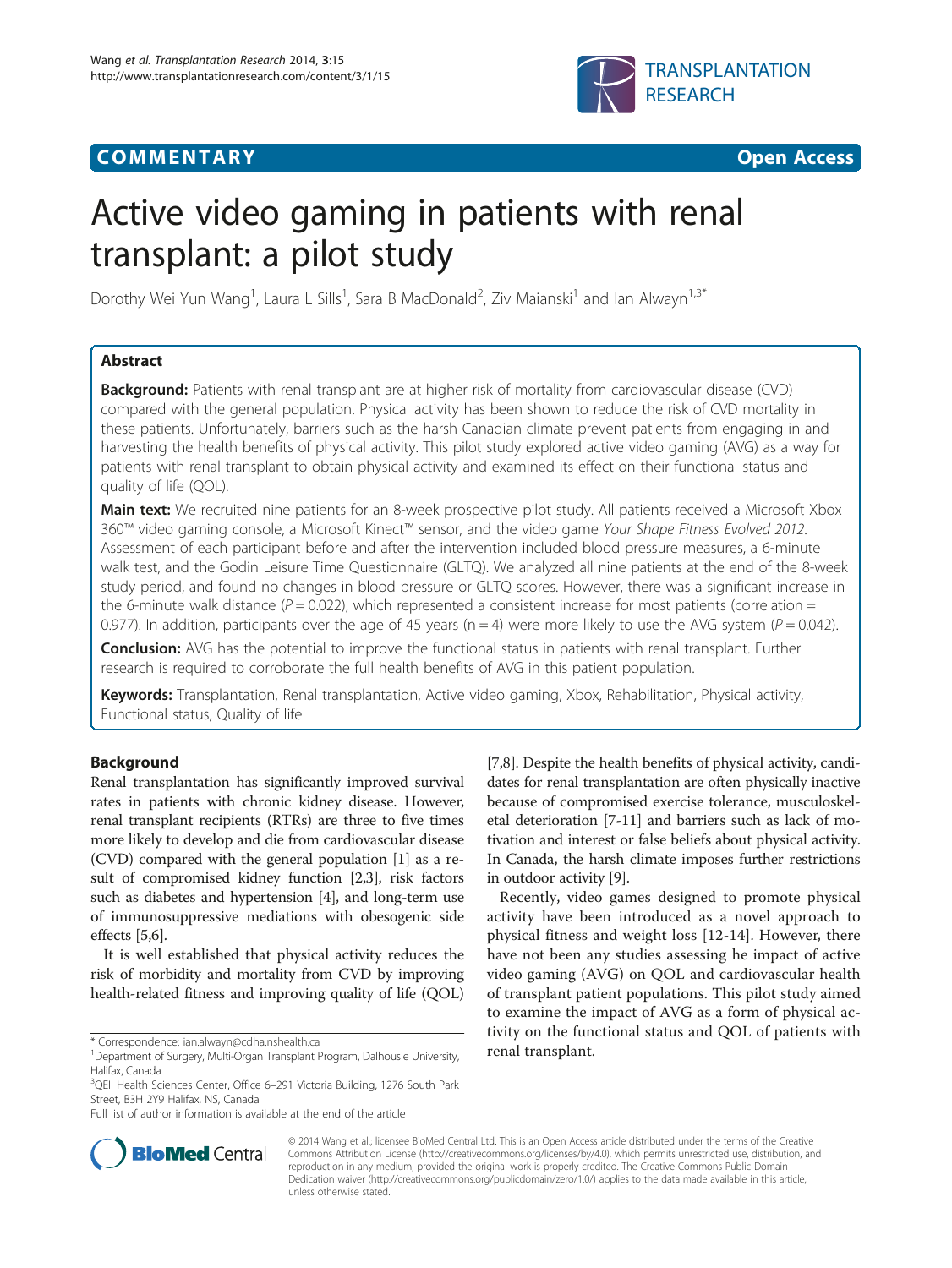# Main text

We designed an 8-week prospective pilot study involving AVG as the intervention. This study was approved by the Research Ethics Board of our institution.

Nine adult patients with renal transplant were randomly selected from the Renal Transplant Clinic at the QEII Health Sciences Centre (Halifax, Canada), between June and December 2012. They were at a minimum of 6 months post-transplant, with a functioning graft. Exclusion criteria included significant cardiopulmonary dysfunction, peritransplant complications, photosensitivity, peripheral vascular disease, and no or limited internet access.

At baseline and at the completion of the intervention blood pressure (BP) was measured, and participants completed a 6-minute walk test (6MWT) and the Godin Leisure Time Questionnaire (GLTQ). The 6MWT was performed in accordance with standard protocol [\[15\]](#page-4-0).

Participants were given an AVG console and gaming/ exercise software for the duration of the study. The AVG console included a Microsoft Xbox 360™ video gaming console and Kinect™ (Microsoft Corporation, Mississauga, Ontario, Canada), which is a motion sensor that enables the user to interact with the gaming system using gestures. Participants were instructed to exercise with the game software for a minimum of 30-minute sessions on three separate days per week for the duration of the study. The game used in this study was Your Shape Fitness Evolved 2012 (Ubisoft) (Ubisoft Canada Inc., Montreal, Quebec, Canada), which is an exercise training program including games, aerobic and toning workouts, and dance classes. We asked participants to focus primarily on aerobic exercises.

Patient characteristics are shown in Table 1. Out of the nine participants, two were students and three were retired. All study participants were able to physically

|  | Table 1 Patient characteristics <sup>a</sup> |
|--|----------------------------------------------|
|  |                                              |

| Characteristic              | Result             |  |
|-----------------------------|--------------------|--|
|                             |                    |  |
| Patients, n                 | 9                  |  |
| Mean age, years             | $47 \pm 17$        |  |
| Gender (male/female)        | 7/2                |  |
| Body mass index             | $28 \pm 5$         |  |
| Current smoker, %           | 11 (1 participant) |  |
| Comorbidities, %:           |                    |  |
| Hypertension                | 100%               |  |
| <b>Diabetes</b>             | 33%                |  |
| High cholesterol            | 56%                |  |
| Time since transplant, days | $336 \pm 138$      |  |
| Time on dialysis, days      | $695 \pm 553$      |  |
| Retired, %                  | 33                 |  |

a Data are mean ± SD unless otherwise indicated.

complete the 6MWT without interruptions. Two patients had received their second renal transplant. One patient withdrew from the study, as they did not have sufficient time to start the AVG exercise program by the end of the study at 8 weeks. One patient did not complete a post-intervention 6MWT. All patients were receiving treatments for comorbidities.

The mean 6-minute walk distance (6MWD) was  $567 \pm$ 103 before and and  $581 \pm 107$  meters after the intervention. There was a significant increase in the 6MWD post-intervention ( $P = 0.022$ ), which represented a consistent increase for most patients (correlation = 0.977) (Figure [1\)](#page-2-0). Specifically, six of seven participants who completed both pre-intervention and post-intervention 6MWT demonstrated an improvement in their 6MWD. These participants had used their AVG system to exercise at least once. One participant who used the AVG system for 3 days showed no change in 6MWD. There were no statistical differences in BP measures and GLTQ scores as assessed by Student's paired t-test (Table [2](#page-2-0), Table [3](#page-2-0)). There was no correlation between the number of days the AVG was used and the quantitative improvement in the 6MWD ( $P =$ 0.647;  $R^2$  = 0.045) as assessed by linear regression. Participants over the age of 45 years  $(n = 4)$  were more likely to use the AVG system  $(P = 0.042)$  as determined by twotailed Student's t-test. The mean number of days for which participants used the AVG exercise program was 8.4 days. Only one participant achieved the recommended amount of exercise on the AVG system of a minimum of3 days a week of 30-minute sessions for a total of 8 weeks (24 days).

Physical activity addresses a number of risk factors have been shown to contribute to the increased incidence of and morality from CVD seen in RTRs. Patients needing renal transplantation have compromised cardiovascular health as a result of the decreased glomerular filtration rate (GFR) and increased proteinuria that characterizes chronic kidney disease [\[2,3](#page-4-0)]. This is in addition to the large number of common risk factors shared by both chronic kidney disease (CKD) and CVD, such as diabetes, hypertension, and greater age [[4\]](#page-4-0). Moreover, long-term exposure to immunosuppressive medications post-transplantation further increases the risk of CVD. Corticosteroids often result in weight gain [\[5](#page-4-0)], and some calcineurin inhibitors are associated with new-onset diabetes [\[6](#page-4-0)]. Regular exercise is associated with better GFR [[5\]](#page-4-0), health-related fitness [\[7](#page-4-0)], and peak oxygen consumption [[8\]](#page-4-0) in RTRs. Physical activity also has an important role in maintaining musculoskeletal health and function, and can address issues such as muscle wasting, which can result from both CKD and immunosuppression with corticosteroids, as well as corticosteroid-induced osteoporosis [[5,10](#page-4-0)]. Other benefits of being physically active include improved psychological wellbeing, quality of life, and selfreported function [[7,8](#page-4-0),[11](#page-4-0)].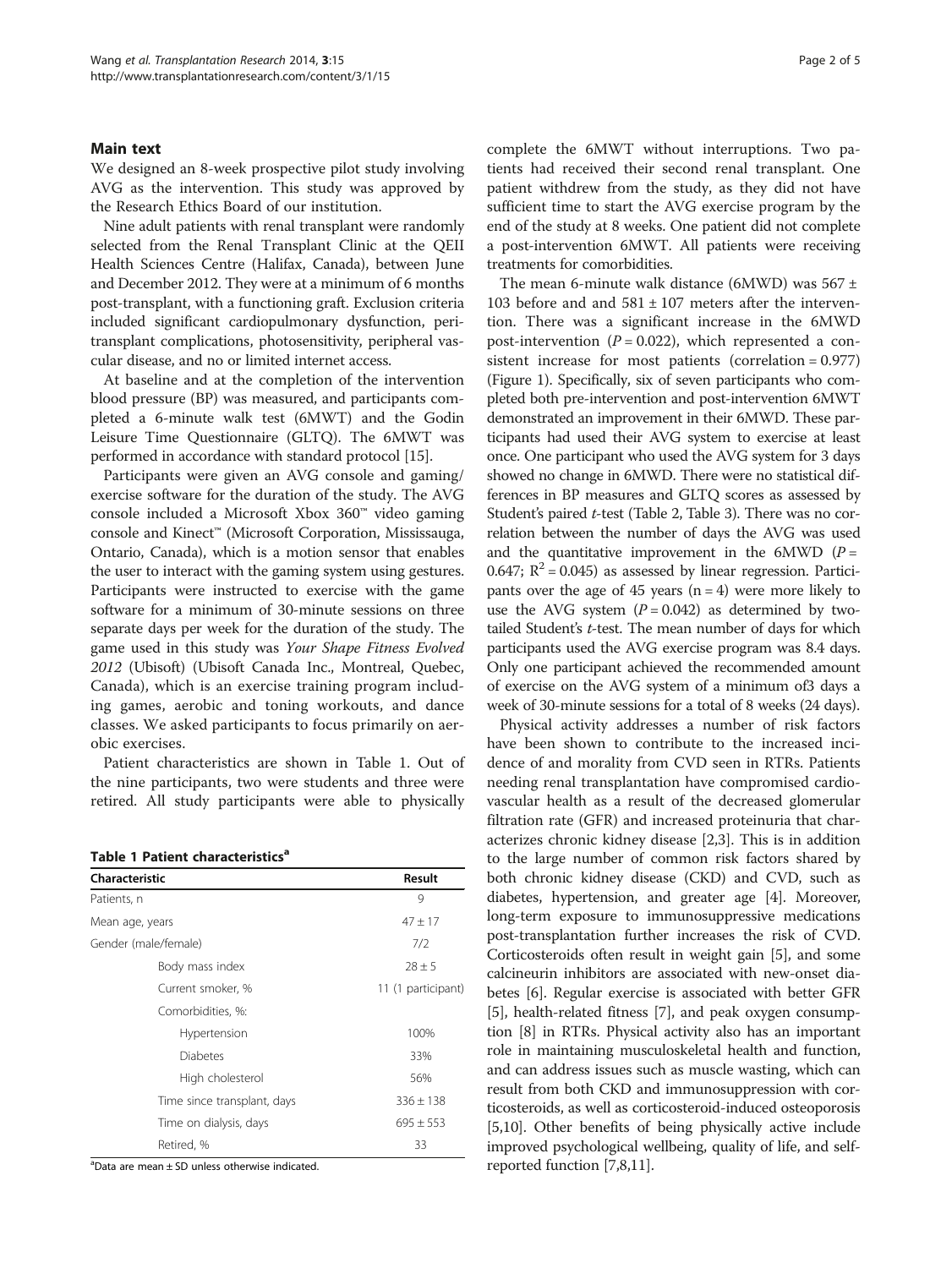<span id="page-2-0"></span>

Compared with traditional video games, where the participant is stationary, AVG requires the participant to physically move in order to engage the game via a motion sensor. As a form of physical activity, AVG stimulates light to moderate intensity activity in adults and adolescents [[12](#page-4-0)]. Recent research in pediatric and adolescent populations showed AVG to be effective in decreasing body mass index and percentage body fat [\[12,13\]](#page-4-0). For RTRs, AVG can increase motivation for exercise with its fun appeal and the various types of physical activity that come with the gaming software, such as warm-up games and dance classes. In addition, it can be an ideal option for indoor exercise in Canada, given the cold climate for the majority of the year. One patient in our study stated that he greatly enjoyed being able to exercise in the comfort of his own home.

The 6MWT is a validated tool to assess the functional status in various chronic diseases including coronary artery disease, COPD and cancer [\[16](#page-4-0)-[19\]](#page-4-0). Specifically, it has been found to correspond to patients' self-reported physical function as well as to clinical measures such as maximum oxygen consumption, forced expiratory volume in 1 second, and forced vital capacity [\[17,18](#page-4-0)]. In addition, it has also been found to have good clinical prognostic predictability in patients with end-stage renal diseae [[19](#page-4-0)]. The 6MWD in healthy patients was examined in a study by Casanova et al., involving 444 healthy adults aged 40 to 80 years in seven countries. They reported the 6MWD to range from 380 to 782 m, with a mean 6MWD of 571 m [[20](#page-4-0)]. Although there are no established values for subsets

Table 2 Blood pressure measures before and after the intervention

| <b>Blood pressure</b> | Pre-intervention <sup>ª</sup> | Post-intervention <sup>a</sup> |  |
|-----------------------|-------------------------------|--------------------------------|--|
| Systolic              | $131 + 15$                    | $138 + 13$                     |  |
| <b>Diastolic</b>      | $82 + 4$                      | $82 + 8$                       |  |

a Data are mean ± SD.

of patients with specific chronic conditions, the 6MWD is often part of the overall assessment of the effectiveness of exercise and rehabilitation programs designed to improve the functional status of these patients. In our study, the mean 6MWD before and after the intervention was 567 and 581 m, respectively, thus giving a 14 m improvement post-intervention. These values are somewhat similar to the 6MWD in the general population as reported by Casanova et al. Compared with studies involving exercise programs for patients with chronic diseases, the 6MWD in our study is higher overall, with less improvement after physical rehabilitation. For example, Ballet et al. reviewed 15 studies that used the 6MWT to evaluate outpatient cardiac rehabilitation programs for patients with coronary artery disease (CAD) [[16](#page-4-0)]. The pre-cardiac rehabilitation 6MWD ranged from 283 to 485 m, with a mean increase of 60 m post-rehabilitation. In COPD patients, a randomized clinical trial by Greulich et al. of 61 patients showed that a 3-month individualized training program increased the 6MWD by 32 m from 407 to 439 m [[21](#page-4-0)]. A study of 26 patients on hemodialysis, who participated in

| Table 3 Godin Leisure Time Exercise questionnaire scores |  |  |  |  |
|----------------------------------------------------------|--|--|--|--|
|----------------------------------------------------------|--|--|--|--|

| <b>Patient</b> | Score            |                          |  |
|----------------|------------------|--------------------------|--|
|                | Pre-intervention | <b>Post-intervention</b> |  |
| 1              | 56               | 48                       |  |
| $\overline{2}$ | 55               | 40                       |  |
| 3              | 25               | 40                       |  |
| $\overline{4}$ | 6                | 19                       |  |
| 5              | 12               | 5                        |  |
| 6              | 14               | 11                       |  |
| 7              | 30               | 57                       |  |
| 8              | $\Omega$         | 16                       |  |
| 9              | 54               | 87                       |  |
| $Mean \pm SD$  | $28 \pm 22$      | $36 \pm 26$              |  |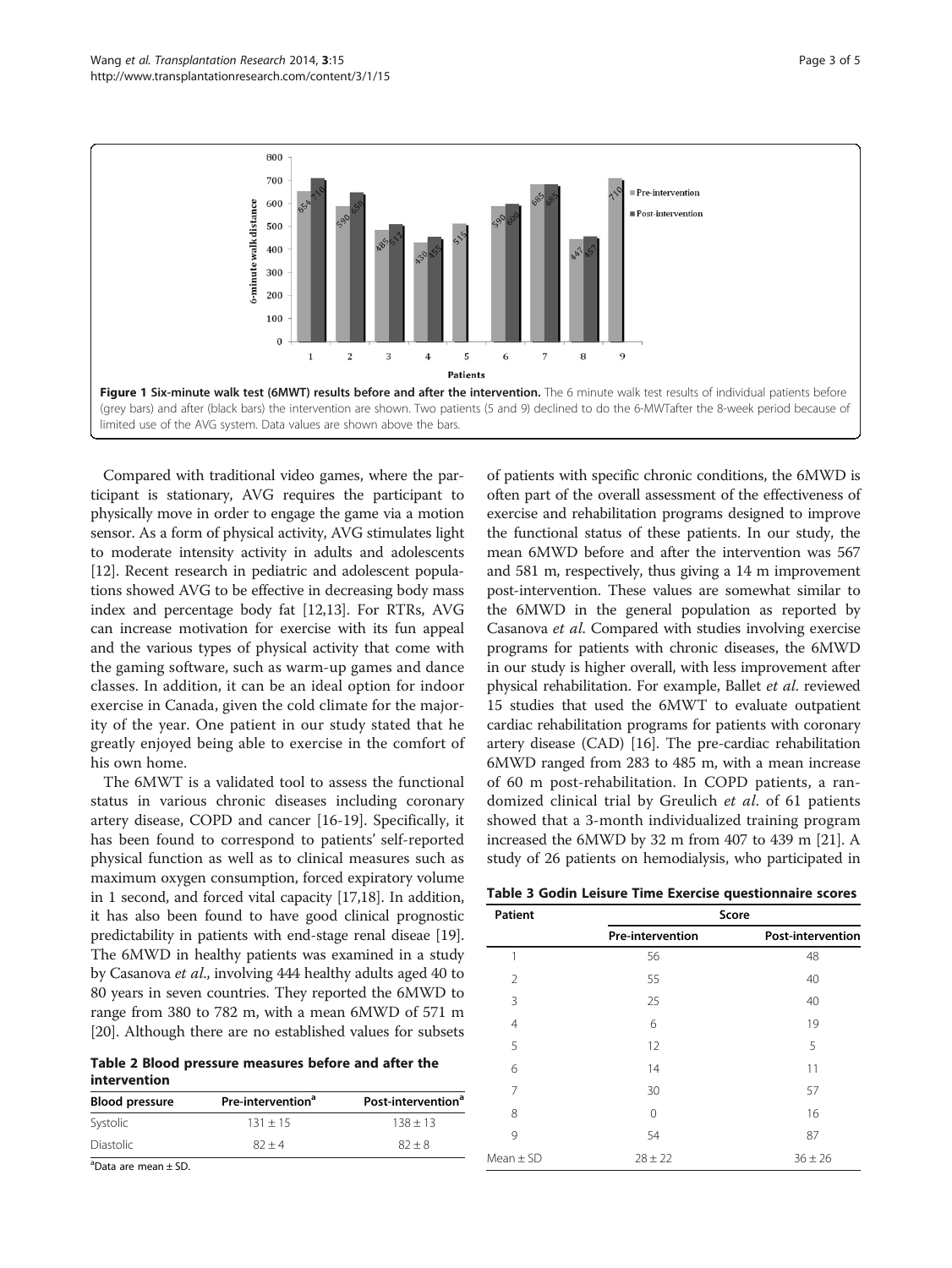combined aerobic and resistance training for 10 weeks, reported an increase of 6MWD from 440 to 480 m [[22](#page-4-0)]. One explanation for the greater 6MWD found in our study is the relatively younger age of our patient population compared with patients with chronic diseases, with the majority of patients in this study being under the age of 50 years.

The only reported study that used 6MWD as an outcome measure of rehabilitation after solid organ transplant is by Munro et al., which demonstrated that a 3-month rehabilitation program for 36 lung transplant patients resulted in an increased of 6MWD from 451 m at 1 month post-transplant to 543 m at 3 months post-transplant [[23](#page-4-0)]. The rehabilitation program described consisted of 1-hour group exercise training classes on an outpatient basis 3 days per week, combined with educational sessions via a multidisciplinary approach. Compared with our study, the increase in the 6MWD in that study was much larger. However, this could be partly attributed to the natural history of recovery from the transplant, given that posttransplantation rehabilitation is part of the standard of care, and there was no control group. Compared with our study, patients in the Munro et al. study were more supported throughout the program, as they were seen by the healthcare team at least three times per week. In addition, they also received relevant health education, which probably had a significant positive impact on their posttransplant self-care and overall health outcomes.

The improvement in 6MWD for the majority of participants in our study suggests that physical activity through AVG has the potential to improve cardiovascular and functional outcomes in RTRs. We did not find a correlation between the number of days used and the magnitude of quantitative improvement in the 6MWD. However, an increase specifically in the magnitude of 6MWD may be influenced not only by the amount of time spent on the AVG exercise system, but also by factors such as the participant's baseline cardiovascular fitness and functional status and mobility, and the presence of other comorbidities. Larger studies may be helpful in elucidating the correlation between the amount of use of the AVG system and improvements in cardiovascular outcomes.

Although a number of studies have shown that there is generally an increase in the 6MWD that is attributable to learning effects, the 6MWTs in these studies were performed on the same day with an interval of 20 or 30 minutes [[20,24](#page-4-0)]. By contrast, the 6MWTs in our study were completed by participants in a single attempt on different days at least 8 weeks apart. Although it is still possible that there may be a learning effect on the 6MWD, it is likely to be minimal in the setting of this study, given the amount of time that has passed between the attempts.

Participants over the age of 45 years were found to spend significantly more time on the AVG system compared with younger patients, which may be the result of a more flexible schedule, as most of them were retired. Similarly, most of the younger participants who were not able to comply with the recommended exercise regimen or complete the study had employment and multiple other unforeseen commitments, which restricted the amount of time they could spend on the AVG system. Future studies should focus on patients in an age group with more flexible schedules and offer longer exercise programs. In addition, more frequent follow-ups may be beneficial in serving both as a reminder as well as motivation for participants to use the AVG system to exercise. Another consideration for future studies would be to include patients from other transplant populations, as exercise training can improve the health outcomes of those patients as well. For example, cardiovascular fitness in liver transplant recipients is reported to affect severity of fatigue and quality of life [\[25\]](#page-4-0). Exercise training is also recommended for heart transplant recipients, as muscle wasting and exercise intolerance are common concerns in these patients [\[26](#page-4-0)]. Lastly, the AVG system used in this study has the capabilities to records the time and duration of use. However, most of the participants were not able to set up this data-keeping function because of technical difficulties. Instead, they were asked to record their AVG usage in a journal form to be submitted at the end of the study. Future studies would benefit from such record-keeping intrinsic to the AVG system if a more technically complete set-up is attainable.

## Conclusion

Physical activity through AVG has the potential to improve cardiovascular fitness in RTRs, especially those over the age of 45 years. Further research involving larger and longer studies is required to corroborate the full health benefits of AVG in this patient population.

#### Abbreviations

AVG: Active video gaming; BP: Blood pressure; CAD: Coronary artery disease; CKD: Chronic kidney disease; CVD: Cardiovascular disease; GFR: Glomerular filtration rate; HDL: High-density lipoprotein; QOL: Quality of life.

#### Competing interests

IA received Grant support from Novartis Pharmaceuticals Canada Inc solely for this study and has no conflict of interest to report in relation to this study. None of the other authors have any conflict of interest to report.

#### Authors' contributions

DWYW contributed to the design of the study, participated in ethics submission and selection of participants, conducted part of the research, performed the data analysis, and wrote the original manuscript. LLS conducted part of the research, facilitated data collection, participated in selection of participants, and read and revised the manuscript. SM conducted part of the research. ZM contributed to the design of the study, and participated in ethics submission and selection of participants. IA conceived and designed the study, participated in ethics submission, and provided approval for the final version. All authors read and approved the final manuscript.